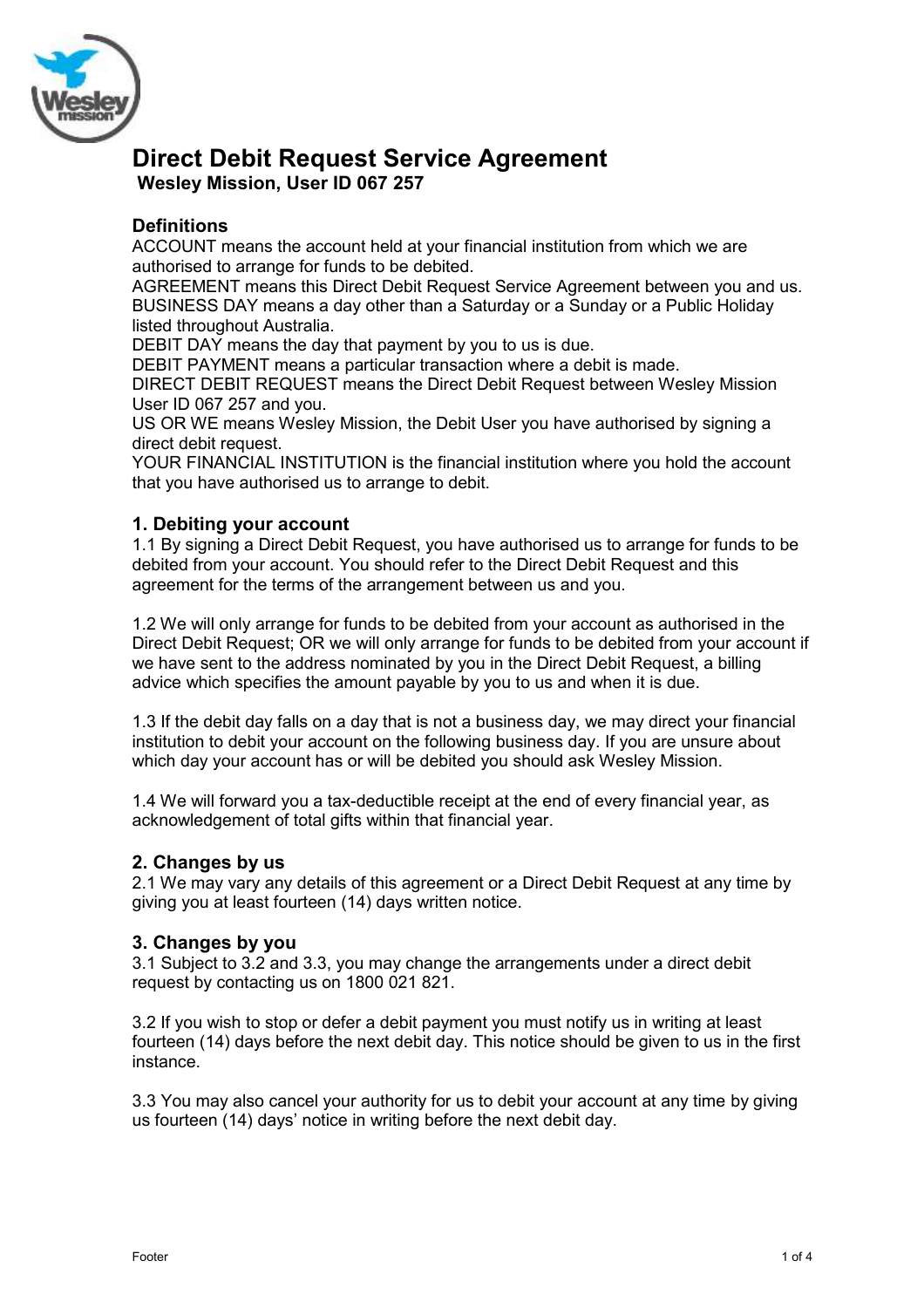

# **4. Your obligations**

4.1 It is your responsibility to ensure that there are sufficient clear funds available in your account to allow a debit payment to be made in accordance with the Direct Debit Request.

4.2 If there are insufficient clear funds in your account to meet a debit payment:

(a) you may be charged a fee and/or interest by your financial institution

(b) you may also incur fees or charges imposed or incurred by us; and

(c) you must arrange for the debit payment to be made by another method or arrange for sufficient clear funds to be in your account by an agreed time so that we can process the debit payment.

4.3 You should check your account statement to verify the amounts debited from your account are correct.

4.4 If Wesley Mission is liable to pay goods and services tax ("GST") on a supply made in connection with this agreement, then you agree to pay Wesley Mission on demand an amount equal to the consideration payable for the supply multiplied by the prevailing GST rate.

## **5. Dispute**

5.1 If you believe that there has been an error in debiting your account, you should notify us directly on 1800 021 821 and confirm that notice in writing so that we can resolve your query.

5.2 Any queries you may have about a suspected error made in debiting your account should be directed to us in the first instance so that we can attempt to resolve the matter between us and you in accordance with Clause 5.3. If we cannot resolve the matter you can still refer it to your financial institution, which will obtain details from you of the disputed transaction and may lodge a claim on your behalf.

5.3 In the event that you advise us of a suspected error under Clause 5.1, the following procedure will be followed:

(a) A review of the Wesley donor database, donor transactions and your donor file details is conducted.

(b) A copy of your account statement showing the debit made by Wesley Mission will be required from you.

(c) In the event that the review confirms that you have been debited correctly, you will be provided with written confirmation along with a copy of the evidence in support of the validity of the transaction.

(d) In the event that the review confirms that you have been debited incorrectly, you will be provided with written confirmation and a cheque for the debit amount within 10 working days.

## **6. Accounts**

You should check:

(a) with your financial institution whether direct debiting is available from your account as direct debiting is not available on all accounts offered by financial institutions.

(b) your account details which you have provided to us are correct by checking them against a recent account statement; and

(c) with your financial institution before completing the Direct Debit Request if you have any queries about how to complete the Direct Debit Request.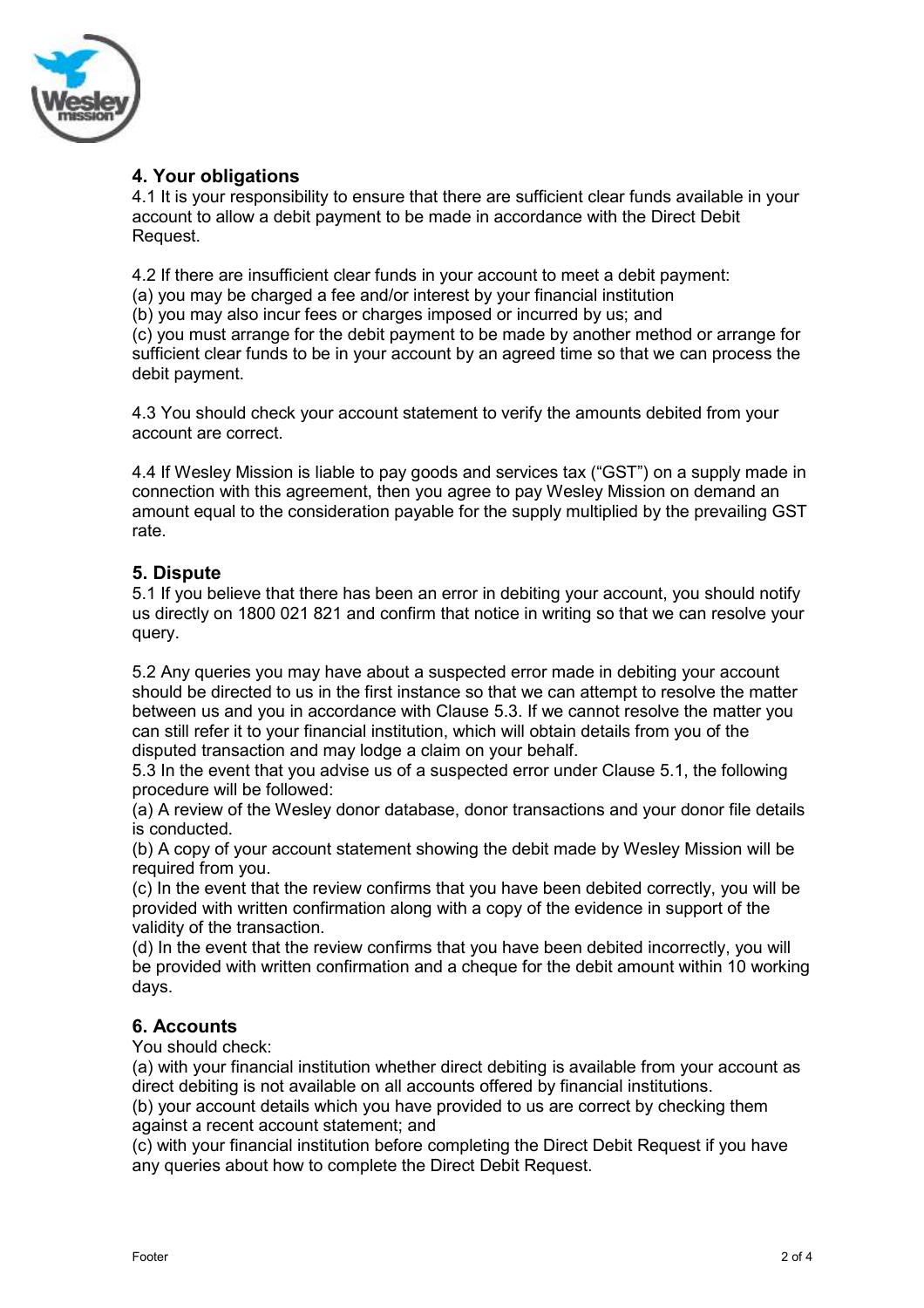

(d) the authorisation to debit the account is in the same name as the account signing instruction held with your financial institution.

## **7. Confidentiality**

7.1 We will keep any information (including your account details) in your direct debit request confidential. We will make reasonable efforts to keep any such information that we have about you secure and to ensure that any of our employees or agents who have access to information about you do not make any unauthorised use, modification, reproduction or disclosure of that information.

7.2 We will only disclose information that we have about you:

(a) to the extent specifically required by law; or

(b) for the purposes of this agreement (including disclosing information in connection with any query or claim).

7.3 We will adhere to the Privacy Act 1988, including the Australian Privacy Principles, when we collect, use, disclose, store, provide access to, or otherwise deal with your personal information (including details in your Direct Debit Request). For further information, or to request a copy of our privacy policy, please write to us as stated in 8.1 below.

#### **8. Notice**

8.1 If you wish to notify us in writing about anything relating to this agreement, you should write to:

Wesley Mission Fundraising PO Box A270, Sydney South NSW 1235

or

Wesley Mission Fundraising 220 Pitt Street, Sydney NSW 2000 Phone 1800 021 821 Fax (02) 9267 1022 Email: [fundraising@wesleymission.org.au](mailto:donorservices@wesleymission.org.au)

8.2 We will notify you by sending a notice in the ordinary post to the address you have given us in the Direct Debit Request.

8.3 Any notice will be deemed to have been received two business days after it is posted. 8.4 If any provision of this Direct Debit Service Agreement (DDRSA) is found to be illegal, void or unenforceable for unfairness or any other reason (for example, if a court or other tribunal or authority declares it so), the remaining provisions of this DDRSA will continue to apply to the extent possible as if the void or unenforceable provision had never existed.

## **Protecting your privacy**

Wesley Mission respects an individual's right to privacy and that individual's right to control how information held on their behalf is used. Personal information collected by

Wesley Mission from you, as a donor, will be used to:

process donations and issue receipts